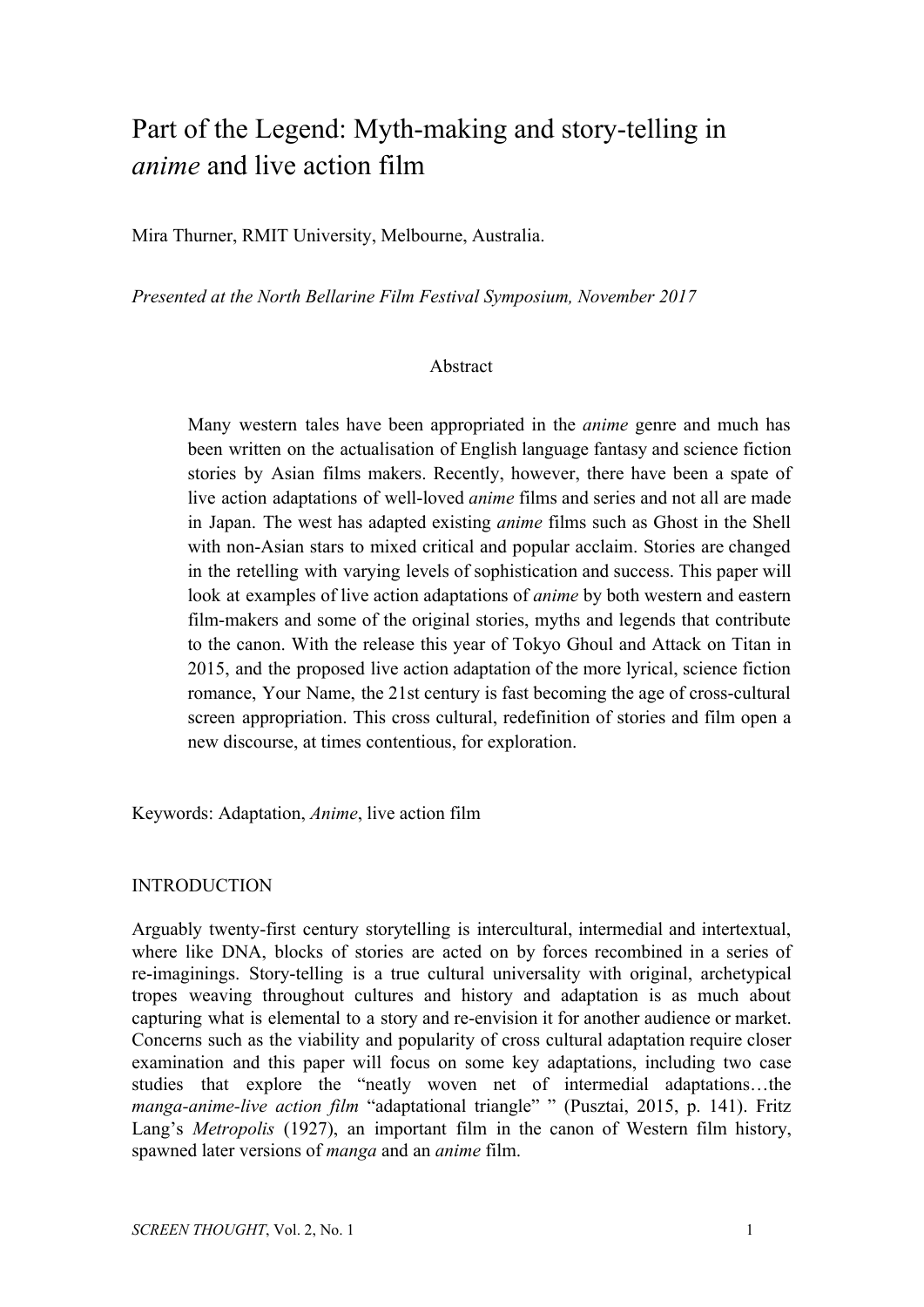Animation film companies and directors of the USA, have consistently created inspiring offerings with successfully hybridised of styles and ideas (Davis, 2016). *Big Hero 6* (2014), screened as part of the North Bellarine Film Festival in 2017, is an adaptation of a Marvel comic written by members of 'A Man of Action' collective. The comic book concept follows a band of Japanese inspired super heroes. In the film adaptation, Hiro, a scientific-minded teen, discovers Baymax, a medical robot, left behind by his late brother. Realising that there are wrongs to right, Hiro brings together a band of friends to fight injustice. Aside from the innovative, crime fighting gear created by the young protagonist, the film's success, based on reviews, is in the gentle humour and warmth of the characterisation, particularly in the relationship between Baymax and Hiro (Rotten Tomatoes, 2014). Like Dreamworks or Pixar, animated films produced by Disney are largely aimed at family entertainment following time tested story arcs and incorporating strong, emotive hooks.

North American adaptation of *anime* to live action however, has fans and critics lamenting the lack of narrative richness and depth of the originals. Some argue that straying from the storyline is the reason for box office failure and others believe it is that the live action films bring nothing new to the table or oversimplification of story lines (Lamble & Brew, 2017). These criticisms have been levelled at live action adaptations by both Japanese and American film companies. Most, *anime* has traditionally been geared at teen or adult audiences, presenting at times obscure and theoretical themes. Characters are ascribed increased dimensionality, being neither inherently good nor evil. *Kiki's Delivery Service* (2014) and *Attack on Titan* (2015) were panned by Japanese audiences and *Full Metal Alchemist* (2017) already had critics concerned about how the complexity of the created epoch and world will be translated to what is perceived as a 'dumbed down', live-action format. (Pieces of Work, 2014; Ashcraft, 2015; Collin, 2017).

In focussing on the ideas of aesthetics and image as text, story-telling and Japanese myth , this research hopes to contribute to the discourse of contemporary adaptation and to evaluate what may be required for successful adaptation across *manga*, *anime* and live action. Approaches to adaptation and adaptation theory will be reviewed and thematic concerns explored in the examples provided to draw together the efficacy to film to capture the imagination and engage the audience.

#### ADAPT AND SURVIVE

Adaptations and appropriations across the East and West are nothing new. Raw (2013) explores the Silk Road "an historical network of interlinking trade routes…invariably involved adaptation" (p. 1). The Silk Road has passed into metaphor with Clinton in her previous role as American Secretary of State envisaging the 'new Silk Road' as a reconnection with India, Japan and Afghanistan in areas of "trade, research and intellectual development" (p. 1). This broad example is embedded in a fiscal reality; adaptation driven by market forces, and perhaps the 'trading' of ideas is also to be viewed as an exchange of capital. JJ Abrams of *Star Trek* and *Star Wars* fame will shortly be directing a live action version of *Kimi no Na wa* (*Your Name*) (2016) directed by Makoto Shinkai. The sci fi film was both critically acclaimed and the highest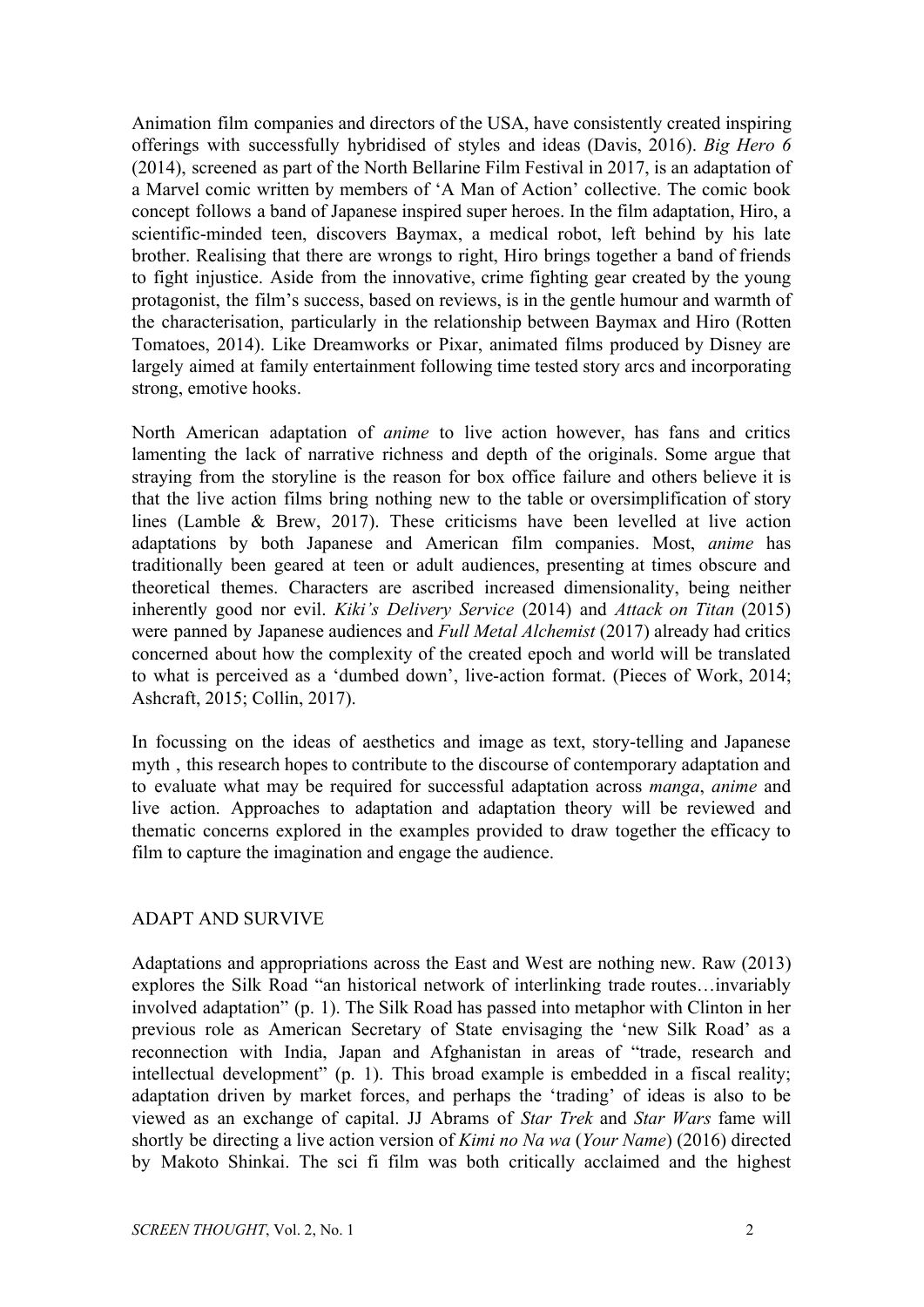grossing *anime* movie at the box office, garnering \$303 million US alone in Japan with worldwide box office earnings of \$355 million. Genki Kawamura, Toho producer of the *anime*, stated that Abrams and his company Bad Robot "have captivated audiences in their masterful reinvention of known properties" (Jiji Press, 2017; Ong, 2017) and is looking forward to collaborating with Abrams and Paramount in adapting the film to live action.

*Your Name* follows high school students caught up in a narrative that twists both time and space. It is a nuanced story capturing love overcoming supernatural odds and surviving in past and future echo. It layers well known *anime* tropes: the exploration of gender; adolescent longings for worlds beyond reality; representation of popular culture, while also blending elements of comedy and pathos (Bradshaw, 2016; Stables, 2016). It's mix of science fiction and romantic reality, make it rife for adaptation, however does this mean it mean that *Your Name* should get the Hollywood treatment? Should the potential for earnings drive adaptation?

Adaptation has roots in the classical and critical studies of mimesis. Creation and re-creation as understood in the study of mimesis has its basis in antiquity with Plato referring to imitation as "a kind of production" (Gebauer & Wulf, 1995, p.40) creating "new connections, distinctions and orders of thought" (p. 2). The processes of mimesis are explained in more recent times where;

> The aestheticization of the world is continued in the images of the mass media, which are related mimetically to presupposed realities…images are miniaturized and accelerated in video form; they become a surrogate experience of reality. Distinctions between realities, images and fictions break down. The world becomes subject to making in images…Floods of images drown the imagination and cancel the inaccessibility and oppositionality of the Other (p. 2).

There are precedents in classical theory that take expressive and analogical approaches to adaptation i.e. studies that "emphasize analogies among the arts [that] take as their central line of inquiry the questions of what makes works of art successful or what, in the more old-fashioned language adopted by both Horace and Lessing, makes them beautiful" (Leitch, 2007, p. 5). This approach is more conducive to the critical theory of film studies, allowing for both an aesthetic and symbolic reading of adaptation rather than one that draws most upon the ideas of total fidelity and a narrow definition of mimesis (Gebauer & Wulf, 1995). What is possible here are ways for adaptations to "give concrete ideas shape (through images, music, motion) in such a way to act imaginatively on the texts they seek to adapt" (Cavallaro, 2010, p. 60).

Historically most adaptation theory is grounded in literature to screen, with a bias towards negative critique of film or television versions of canonical literature (Leitch, 2007) where "adaptations have traditionally been regarded as inferior art forms parasitically indebted to a privileged source" (Cavallaro, 2010, p.60). Venuti's (2007) *Adaptation, Translation and critique* combats this limited approach by privileging a hermeneutic rather than a communicative approach to adaptation from the novel or text;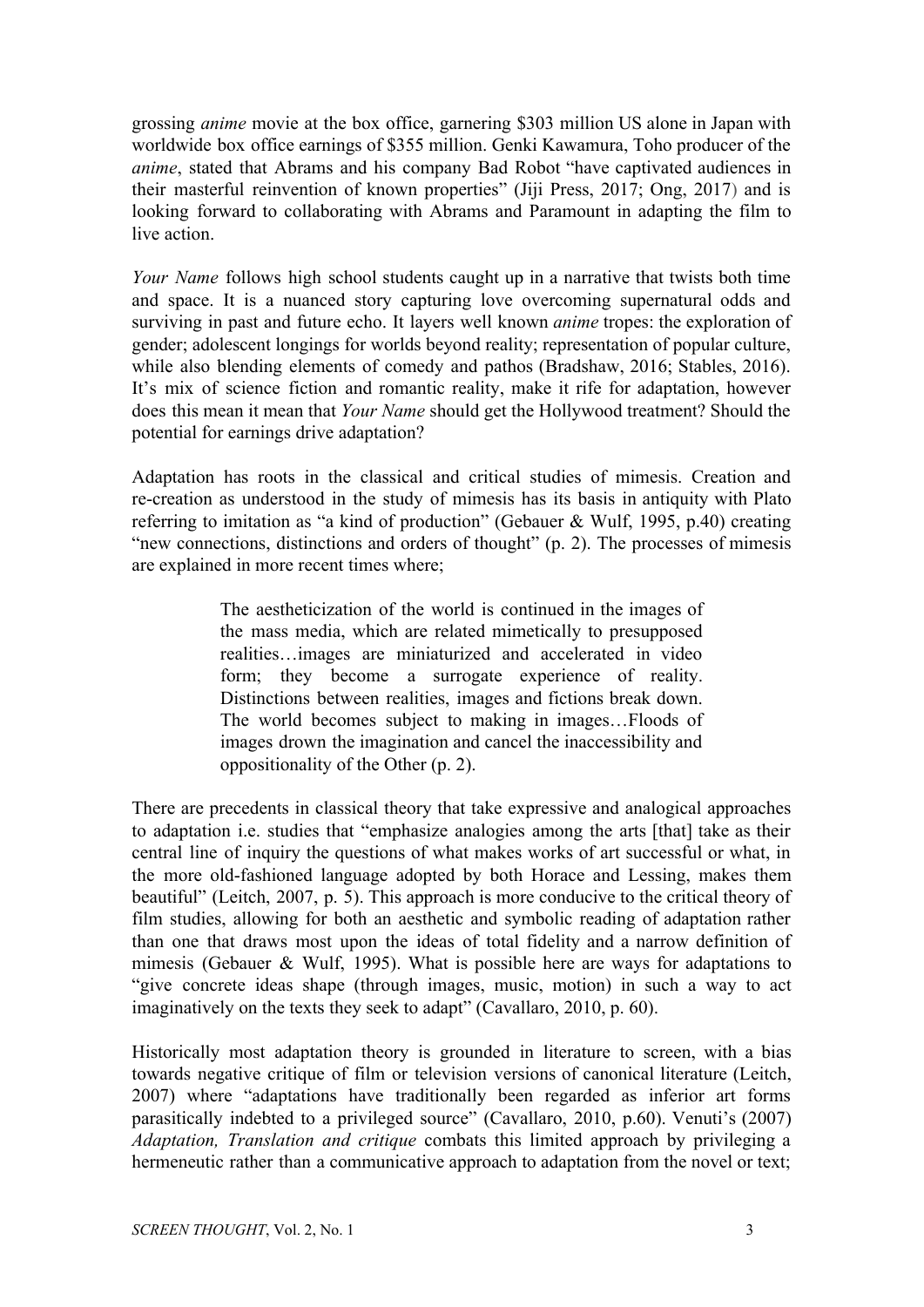"developments in film studies have abandoned the communicative model by considering adaptation as essentially a form of intertextuality" (p. 26). Citing Stam (2005) elements of successful adaptation - 'selection, amplification, concretization, actualization, critique, extrapolation, popularization, reaccentuation, transculturalization" (p. 45) - operate on the formal and thematic features of the text to render it filmic. These elements also act on film to film adaptation and a hermeneutic approach allows for the appreciation of what in a communicative sense ascribes second order originality to remakes.

Arguably successful adaptations substantiate a new approach by blending in aspects of the original story and atmosphere, while incorporating something novel. An interrogation of the original text is doubtless required; like the underpainting in a great masterpiece, the auteur must seek to build on what is essential. In cross cultural adaptation a hermeneutic understanding evolves through "a process of adaptation: a conscious attempt to explore and make sense of all aspects of the other. This process happens dialogically, employing critical self-reflection and an openness to new experience and ideas" (Bledsloe, 2013, p. 32). Cavallaro (2010) discusses Sander's proposition that appropriation "manifestly stretches well beyond the adoption of written texts thanks to its assimilation of "companion art forms" " (p. 36) and celebrates multiplicity by quoting Derrida; "launch things that come back to you as much as possible in as many forms as possible" (p. 37).

Myths, storytelling and transculturality are continued resources drawn on, internationally, by filmmakers in realising adaptation. Ellis (2017) in reviewing two recently published books by Japanese authors in the *Journal of American Folklore* enthuses that a recent trend of interest in Japanese folk narrative has led to "an extraordinary production of literary, artistic and cinematic works" (p. 236). This is in combination with its long history of curiosity "about parallel folk traditions in the west" (p. 236) and that by "Associating a new medium with traditional art forms has long been a strategy to transform things "foreign" into something essentially, that is historically Japanese" (Pustzai, 2015, p. 145).

In discussing Mayako Murai's *From Dog Bridegroom to Wolf Girl: Contemporary Japanese Fairy Tale Adaptations in Conversation with the West*, Ellis feels that the author focuses on Japanese adaptations of well-known western fairy tales such those by the Brothers Grimm (p. 238). The recent spate of Japanese exports, operating under the auspices of a more recent government initiative, promotes work for international markets, perhaps privileging those products that will appeal to other audiences (p. 236). This may be only a narrow reading, however, given that fairy tales and folklore are also largely steeped in archetype and hence story-lines and characters are to be found cross-culturally (Cavallaro, 2011).

Japan has a rich history in myth and story-telling; folk-tales invoked in many classical and non-classical forms. Traditional forms, taken from animist beliefs and Zen thought and philosophy, continue to influence *manga* and *anime* in the  $20<sup>th</sup>$  and  $21<sup>st</sup>$  centuries. The blend of myth, history and philosophy has been the basis of many *anime* films (Papp, 2010; Komel, 2016). Leaving aside simplistic 'fan service' devices, the stories are esoteric and complex with existential exposition and psychological analysis. The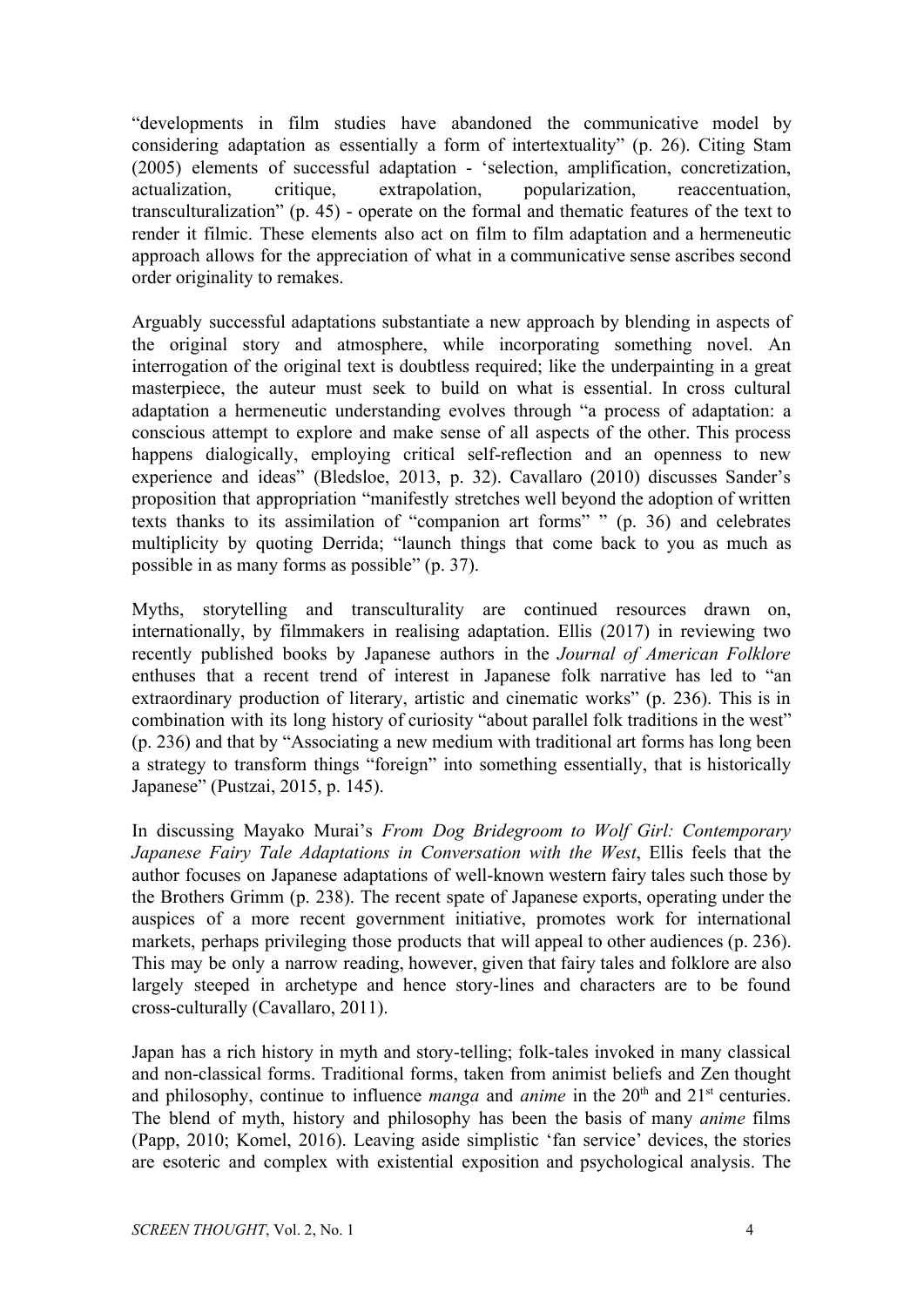themes and tropes belie the two-dimensionality of much of the visual world created and a mix of both grim and light-hearted action often exist in many *anime* films, creating a pleasant dissonance.

Famous directors such as Hayao Miyazaki and Osamu Tezuka use western content, aesthetics and narrative, creating elaborate productions that do more than just borrow from the individual source text. The stories are revisionist masterpieces, creating nuanced and enigmatic film that not only homages the source material, but brings to it thrilling, new elements. In adapting Diana Wynne Jones' fantasy novel, *Howl's Moving Castle* (2004) Miyazaki had this to say;

> I was snared in a trap by her. Her story has great reality for the female reader, but she doesn't care anything about how the world is set up … And magic without any rules… you know, it kind of loses control. But I didn't want to make a movie that explains the rules. That's just like making a video-game. So I made a film that doesn't explain the logic of the magic and everybody got lost! (Laughs) (Jolin, 2011).

Miyazaki's adaptation is set in a quasi-European land, in an alternate history of the industrial era. Sophie, a young, unassuming proprietor of a hat shop, is reluctantly drawn into a world of magic and intrigue. Sophie shows great loyalty and courage throughout and wins through obstacles and difficulties to save those that she loves. Aside from the captivating look of the film, Miyazaki has managed to create a world that takes what is enchanting in the novel i.e. a world with no rules and a contested romance, providing a film and story that fluidly moves beyond the boundaries of reality. In this way, it reflects the story-telling of both the West and East, capitalising on expanded audiences by introducing elements that are both novel and well known.

An adaptation of the ground-breaking *manga*/*anime Akira* (1988) written, illustrated and directed by Katsuhiro Otomo, is being floated with popular New Zealand director Taika Waititi at the helm. This adaptation by Warner Brothers has been long on project development but short on action however if Waititi is to direct he will be basing the live action on the *Manga* rather than the 1988 *anime* film (Chitwood 2017, Marston 2017). Also, he would insist on casting Asian actors for the roles of the stories teenagers; "sort of unfound, untapped talent" (Lamble & Brew, 2017; Trombore, 2017).

Set in a future, apocalyptic Tokyo, the city is dangerous and unpredictable with motorcycle gang war, rape and brutality all depicted. Like many other *manga* and *anime*, *Akira* borrows deeply from both the historical psyche of the Japanese people as well as on the traditional representation and folklore of *yokai* or monsters (Papp, 2010). Transformation and the ecstasy of violence form an integral part of the story with the teenage characters being subject and agents of both (Napier, 1996). Though action, explosions and physical mutation are prevalent these are a veneer. The power of the mysterious figure of Akira in the story, is that of destruction with the duality of renewal, echoing the primordial idea of *Mononoke* which literally translated from its *kanji* means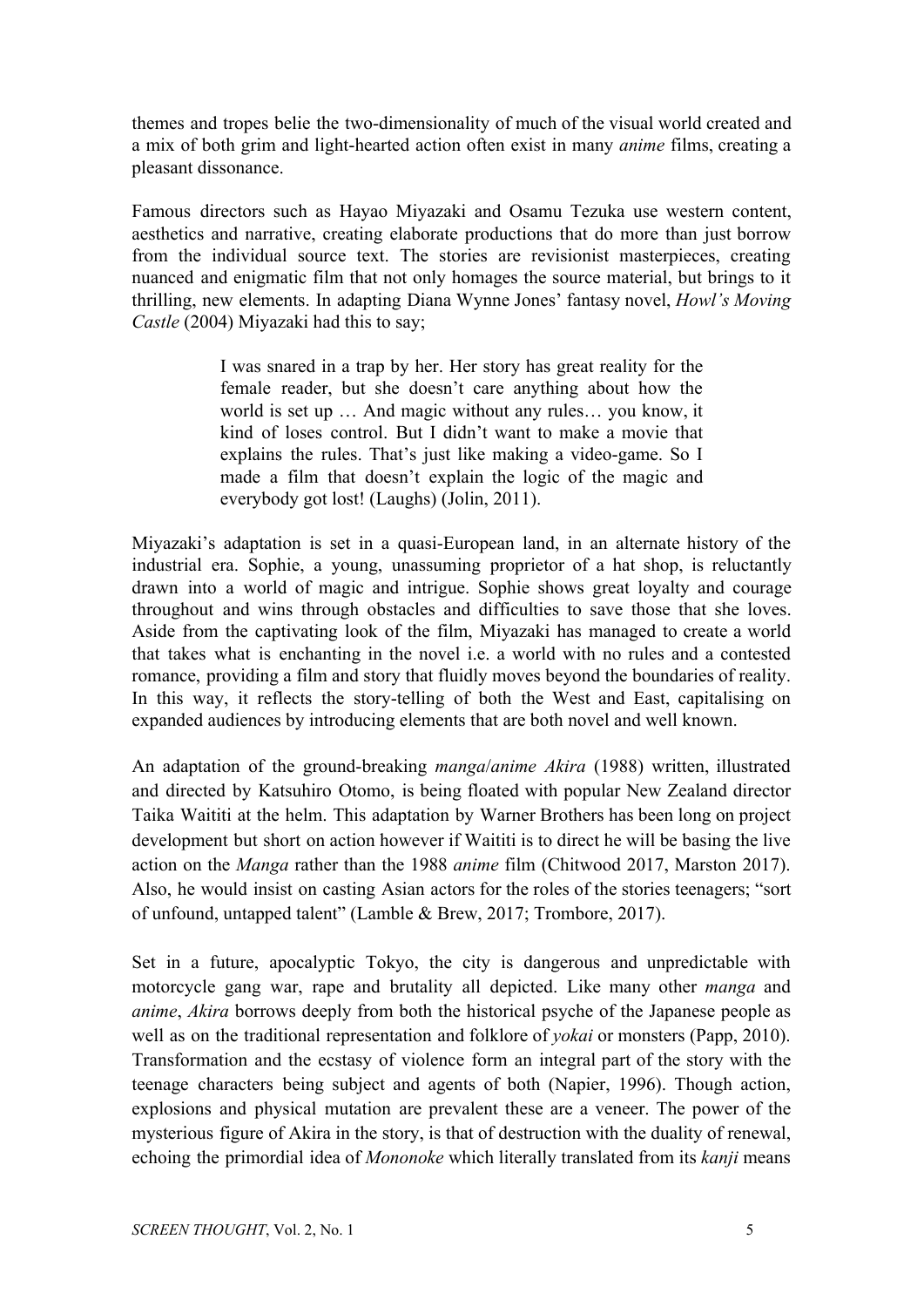"all aspects of energy, the essence of all things…an expression of the primordial energy that is utmostly feared and awed" (Papp, 2010, p. 10). The story itself hints at a new beginning rather than a happy ending and it will be interesting to see how this will be treated in a Western, live action context.

#### GHOST IN THE CELL/SELL

Originally illustrated by Masamune Shirow in 1989, the *seinen manga* titled *Mobile Armored Riot Police* (1989) was inspired by Arthur Koestler's philosophical/psychological book of 1967, *The Ghost in the Machine* (Komel 2016). The *manga* and subsequent *anime* versions are all set in a fictional 21st century Japanese city called Niihama, where Major Motoko Kusanagi heads up a black ops unit called 'Public Security Section 9', dedicated to fighting cyber-terrorism. In this post-humanist era "people possess cyberbrains, a technology allowing an interface between the biological brain and various digital networks open to various hacking protocols" (Komel, 2016, p. 920).

The power of *anime* and *manga* is in its drawing from myth and historical symbolism in creating both image and story. The synthesis of varied sources, taken from different time frames, create storylines that are not only esoteric but cryptic and ultimately immersive. Cavallaro (2010), in analysing three *anime* films that have adapted fictional, historical novels believes they are successful due to their promotion of "temporal ambiguity…borne out by the interpenetration within their respective diegestic orchestrations of past and present…and of the protagonists' identities and their habitats" (p. 36). The 1995 *Ghost in the Shell anime* also employs these tactics thereby creating complex characters and storylines.

In the source film, with screenplay by Kazunori Itō and directed by Mamoru Oshii", many of the hallmarks of the texture and richness of Japanese culture are implicit. Animist belief is at the heart of the earlier Shinto mythology common in Japan prior to the incursion of Buddhism and later Christianity. The belief that all living things have a soul is extended to include the potential of all inanimate objects to obtain a form of consciousness and its underlying philosophy can be found in Taoist philosophy (Papp, 2010, p. 11). *Yokai* also represent moments of change and uncertainty and have been linked to "anxieties and associated with historical and social change" (p. 12) as well as giving shape to fear of becoming outcast.

Zen thought and philosophy, the influence of the wonder and terror of advancing technology, *Kaidan* (Ghost Stories) and the samurai code pervade the imagery and action. The look of the characters and the film is complex acting representationally in bringing reality and hyper-reality together. This is perfectly anticipated in the montage sequence in which Major Kusanagi is riding on a canal barge through the city. The sequence plays on the reflective surfaces of water and glass, reflecting reality while also distorting it. The Major herself is a piece of pristine technology subject to the gritty environment of the city and to her own humanity or 'ghost'. The philosophical question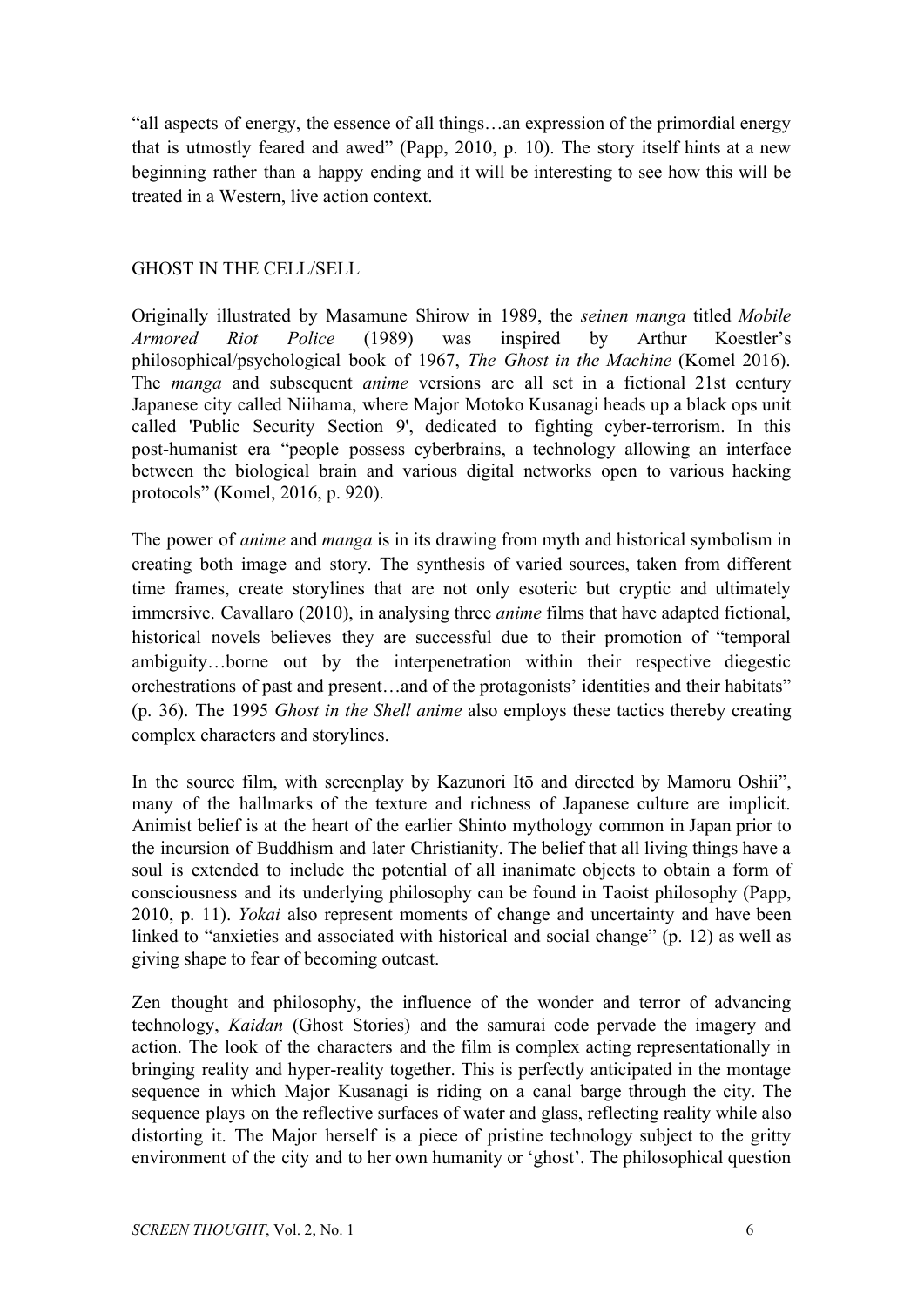that is posed dates to Plutarch and through a rich lineage to today; "does a thing remain the same if we change one by one all of its parts?" (Komel, 2016).

The cyborg as represented in *anime* also traces its routes to "Japan's deep folkloric background of highly realistic dolls, which are felt to possess or develop a sense of consciousness over time" (Ellis, 2017, p. 237). Traditional *Bunraku* puppets are revered as the embodiments of story elements; "[*Bunraku*] does not attempt to express life, but rather to capture or embody it and to make the puppets come to life" (Permanent Delegation of Japan to UNESCO 2013). In a contemporary example, the 'Silver Souls' *manga* is being given a live-action treatment with life-sized humanoid puppets as actors with an approach that "takes to the extreme a current phenomenon...in...popular culture in Japan, that of the powerful *synergy* among the various media platforms, be those textual, auditive, visual or audio-visual, analogue or digital, narrative or non-narrative" (Pusztai 2015, p. 142).

In the 'rebirth' of the major as an entity formed with the AI 'The Puppetmaster' and after the attempted annihilation of both by the state, we can see some of the "transmutability of all beings" (Papp, 2010, p. 10) that is ascribed to *yokai* via animist belief. The Major, however, also appears to contradict the desire to be safe within the strictures of civil society, unafraid of unravelling her own boundaries to morphose into something else be it *yokai* or *kami* (demi god). She is happy to relinquish her hold on being celebrated as an operative in the real world to become something new and unseen. Her desire for an entirely liminal existence is mirrored in her dives into the waters of the harbour. Public outcry against Hollywood and Western reworking of this and other *anime* has burned through social media with many fans aghast that well-loved films are being churned out as star vehicles and profit-turners. More specifically film remakes such as *Ghost in the Shell* employing Western stars and story shifts, dramatically changing the atmospheres created in the originals. Western 'White Washing' politicised discussion with well-known performers such as Constance Wu, Margaret Cho, Aziz Ansari, and George Takei, speaking 'about the damaging stereotypes inherent in Hollywood representation of racial minorities' (Caine, 2016). Actor Scarlett Johansson was at the centre of the debate as a white woman playing a Japanese character, sparking lists of Japanese actor suggestions from public and critics alike.

Johansson addressed the furore by stating that her motivation for playing the role was a feminist one and that "I certainly would never presume to play another race of a person…Diversity is important in Hollywood" (Ahsan, 2017). Johansson and other female actors have recently pitched an all-female cast to Kevin Feige, president of Marvel Studios. The ever-expanding Marvel film franchise has shown no qualms in loose adaptation of the original comic book storylines to accommodate a plethora of related films, so an all-female, superhero movie would not be out of the question (Shephard, 2017).

Some of the issue may be that Hollywood is not embracing diversity in a sustainable sense. The stories are often recycled ideas dealing with romantic love, slapstick comedy and action heroes. This would not necessarily preclude an interesting premise, however, in flattening the narrative and themes there is something that is lost in translation. It is the layering and depth inherent that create a successful *anime*; the choice of text and/or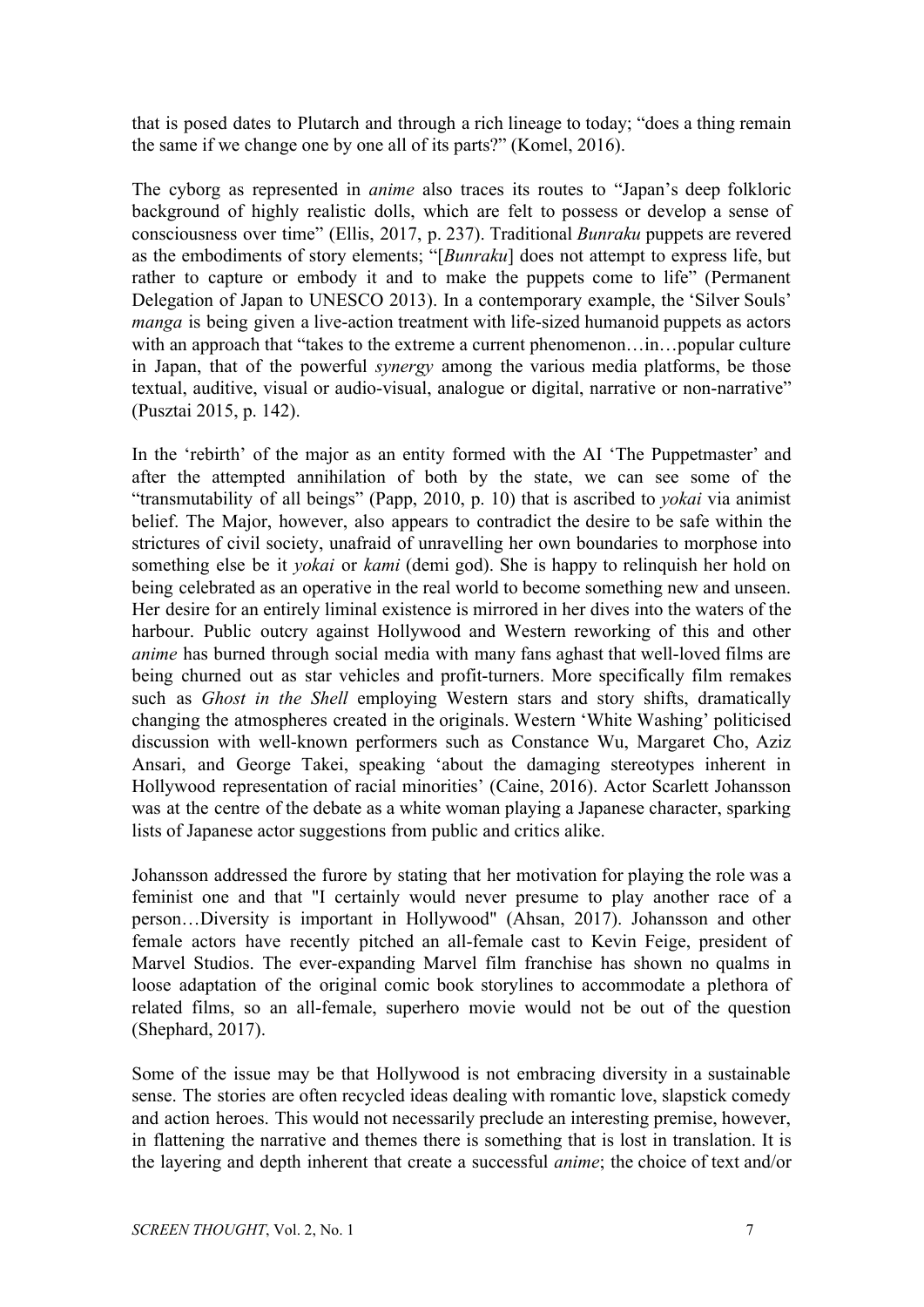the use of psychological and philosophical elements bring life to the two-dimensional plane of the animation.

It is debatable whether Hollywood's reliance on computer generated images (CGI) has either distracted producers away from storylines with depth and complexity or are an attempt at masking the fact that there is a dearth of ideas. Most North American productions of animation, whether 2D or 3D have simple tropes in which the good guys and the bad guys are easily distinguished. The emphasis on action rather than reflection is evident in the overuse of CGI in live action adaptations. This makes for some powerful moments on screen but may do nothing to forward the story or challenge the audience. Reverence for the originals aside, preferencing the effects over storyline and action over narrative reduces the film to formulaic product.

In adapting science fiction *anime*, live action film's reliance on image as plot driver, created a disconnection from what gave the *anime* version its power. Though the image or symbol can have potency in and of itself, it can also become too self-referential, allowing for disconnect for the audience;

> [The images or symbols] can become sensuous events lacking in reference to the real, can become simulacra and simulations; there then arise images and text without a subject…as the images become autonomous and enclosed within their own system of reference, there is no longer anything behind them to be sought for…references between mimetic and other worlds become fictional; they close themselves off intertextuality or interfiguration. (Gebauer & Wulf, 1995, p. 318).

# METROPOLIS, ANDROIDS AND ANACHRONISM

Few cinephiles would be unaware of Fritz Lang's German Expressionist masterpiece *Metropolis*, a thoroughly modernist vision of the future. The silent film was made as an indictment of corporate, fascist control of the workforce and to a future that celebrated progress and productivity at the expense of humanity. Based on the original science fiction novel written by Lang's second wife Thea von Harbou, the novel and the screenplay links in esprit to works by H.G. Wells (Minden & Holger, 2002) to other later texts such as Orwell's *1984* (1949) where workers are subjugated to a life of grinding monotony, stripped of their intrinsic humanity and under state control. Set in 2026, the city-scape is split to represent a reality that is relentless and grim for the worker in the bowels of the city, a wonderland of play for the children of the elite and a fully realised industrialist dystopia; a future of extremes and segregation (Kerr, 2008).

The plot follows a Freder Federsen, only child of the city's founding father Joh Federsen, as he uncovers the flawed world that his father created. This knowledge is precipitated by a meeting with Maria, a revolutionary who fights to release the workers from their relentless toil and to champion those born into servitude (Hills, 2010). The view of the future is both dystopian and anachronistic. The 'M' machine that keeps the city functioning is a visual cypher at one point even transforming in the eyes of the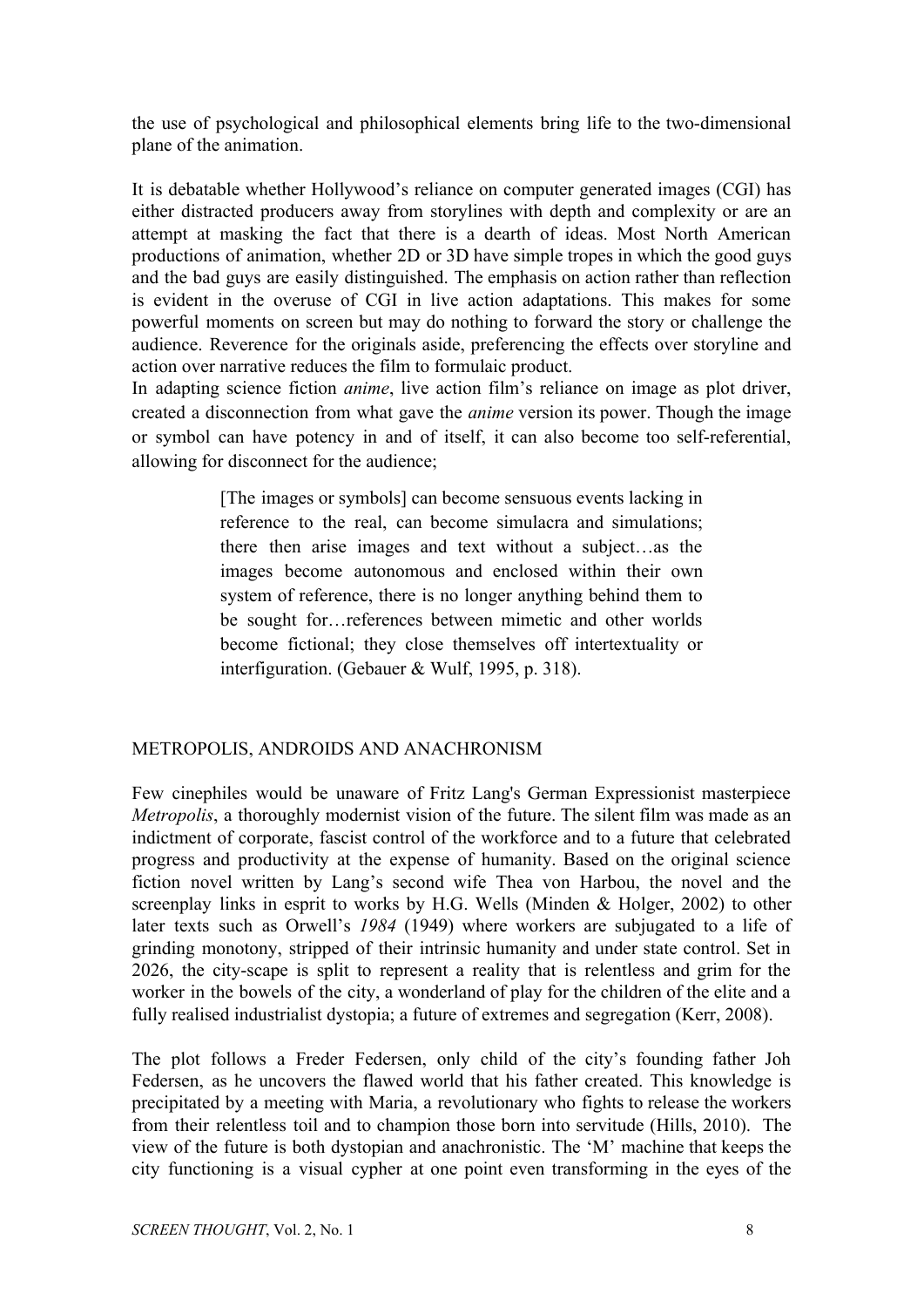protagonist Freder into *Moloch*, a Canaanite god dedicated to child sacrifice (Encyclopædia Britannica, 2017). Running on steam, it is more metaphorical device than actual technology, a story-arc element that reflects the ideas of the nightmarish hell that the workers and the poor find themselves in. Some of the machinery and elements are said to presage the idea of the Wehrmacht of Nazi era Germany where the idea of *Volksgemeinschaft* was reappropriated by the party in establishing that workers and soldiers alike were expendable (Romer, 2013).

Clarke (2015) delves deeper into the mythology and symbolism of the story and film by analysing Levi-Strauss's interpretation of myth providing "an imaginary solution to a real contradiction" (p. 821). The central contradiction of the story is the unsatisfactory resolution represented by the supposed healing of the relationship between the heart, the head and the hands, the heart is represented in Maria/Freder, the head Joh Federsen and the lesser character of Gort the foreman in the hands. Clarke (2015) argues that it is the antimonies in the story and film that suggest alternative readings of Christian allegory or Oedipal myth of the narrative in keeping with the acceptance of "the question without answer" (p. 835). The film presents several dualities leading to varied readings;

- in the figures the destructive vamp robot *Hel* named for the protagonist Freder's mother – and Maria, redeemer and love interest (Huyssen, 1981; Clarke, 2015),
- technology and the city as beneficent playground and murderous entity; Freder and the other young of the elite playing artfully in the gardens and the machines killing innocent workers,
- as "a synchretic mixture of the two diametrically opposed views of technology" (Huyssen, 1981, p. 224) i.e. the wonder of *Babel* and the city,
- the power of nature versus the city (Huyssen, 1981; Clarke, 2015) exemplified by the repressed spring under the city flooding the catacombs and lower levels.

These elements have made it perhaps one of the single most studied films in history, providing several avenues of inquiry. Religious allegory, mythology, nature versus nurture, gender studies, cyberpunk, Freudian analysis, political theory and history has all been explored. The film has kept its currency and interest due to these dualities and contradictions i.e. it denies a true resolution to those who would seek closure and presents a series of theses and antitheses (Clarke 2015). Lang's interest in the grander themes of religion, mythology and the representation of other led later make the post, world war one film *Harakiri* set in Japan and better known in the English-speaking world as *Madame Butterfly* (Miyao 2016). His interest in the agency of humanity in a world where outside forces such as religion and culture, maintain limitations on action and free will are once again at play here.

For *Metropolis* it is not just a case of adaptation but also of versioning. Remastered in 1984 by Georgio Moroder, the original soundtrack composed by von Harbou was replaced with a soundtrack by popular musicians of the time. The film itself was shown at 24 frames per second with "splashes of color replacing the original black-and-white photography, sound effects and many cut scenes" (Rodriguez, 2014) perhaps to heighten mood though more likely to appeal to an MTV generation. The treatment of the production was heavily criticised for the very reasons it also drew a cult following.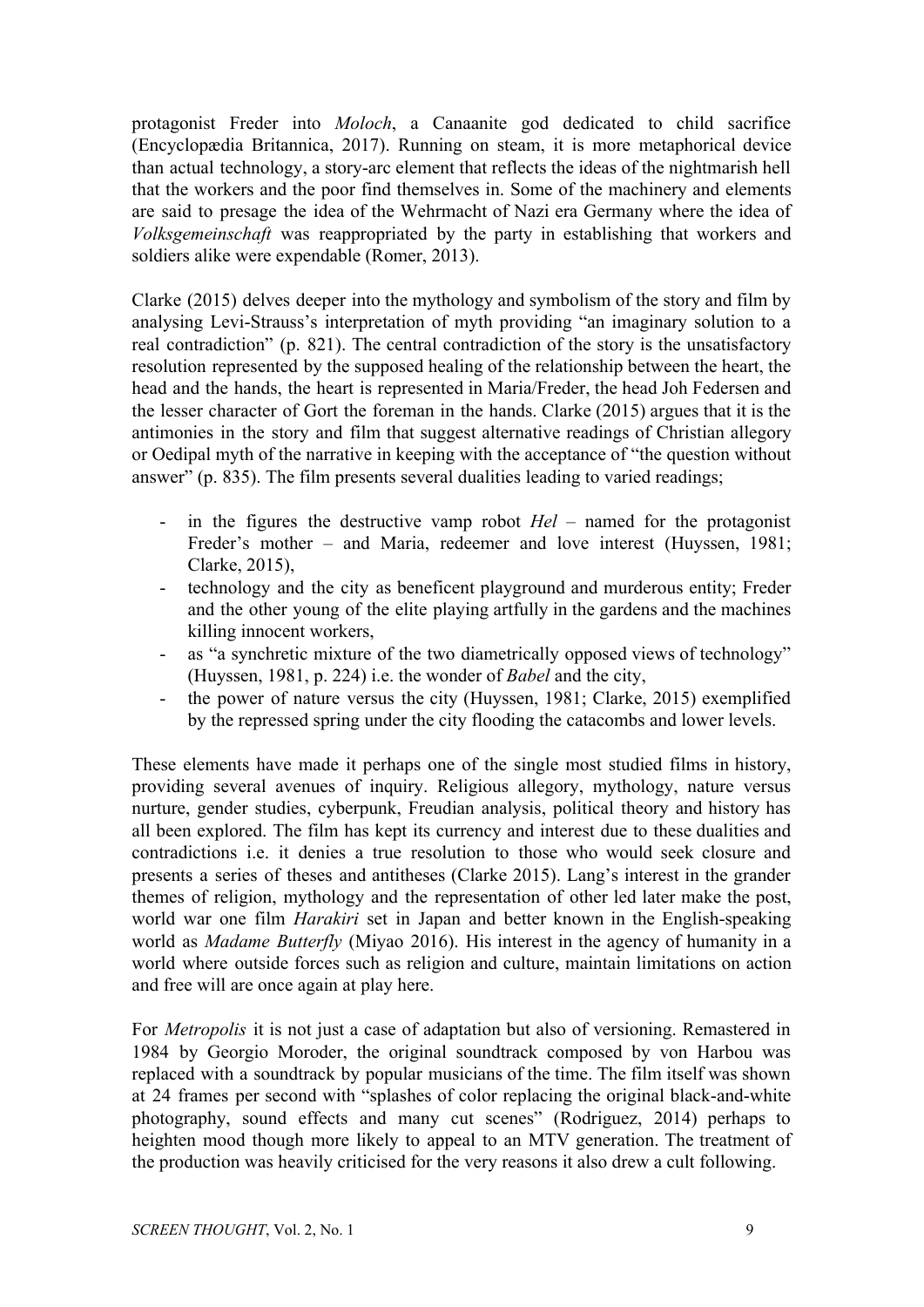In 2002, with the discovery of scenes cut from the original, a digital version was released including written summaries of cut scenes and a soundtrack by Bernd Schultheis, an electronic composer of silent film scores. The producers of the film enthused that audiences could expect to see a version closest to the original film (Connolly, 2001). Earlier cuts and loss of original footage to the film were due to Universum Film-Aktien Gesellschaft (UFA) claiming that the film was overly long and complicated. Further excision of content was undertaken by American editors due to the similarities of *Hel* to the word Hell and that "the very idea of robotic love interest was ridiculous" (Makela, 2008, p. 98).

Regardless of any criticism of the film, the themes and the impressed many and in this case the adaptation moves from West to East; Tezuka's *manga*, and Rintaro's *anime*. The similarly titled works were produced quite separately over a 75-year span providing "dramatically different historical and cultural contexts" (Makela 2008, p. 92). The major elements such as the city, *maschinemensch*/robot/cyborg and the role of the state are there in each in variegated forms. These divergent contexts are created by transliteration and translation of the material and each version is inherently different, associated only very loosely in name and broad characterisation of humanity, environment and technology.

Much of the variance is due to format and culture i.e. "filmic adaptation is *automatically* different and original due to the change of medium" (Stam 2005, p.45). This works cross-medially from poem to song, painting to print or comic strip to animated cartoon. The appropriation of a work in any format is acted upon by the artist who in turn is acted upon by their society and habitus (Wulf & Gebauer 1995, Stam 2005;2005a). Freedom from the constraints of adaptive fidelity can perhaps most be seen in the construction of text as image, examples of which are graphic novels, comic books children's books and occasionally original paintings themselves. *Manga* are Japanese comics that developed from earlier formats such as senga-eiga (line-drawing) and woodblock-printing (ukiyo-e). *Manga* have been;

> a significant part of Japanese popular culture. However, Japanese comics do not exist in a vacuum; they are closely connected to Japanese history and culture, including such areas as politics, economy, family, religion, and gender. Therefore, they reflect the reality of Japanese society and the myths, beliefs, and fantasies that Japanese have about themselves, their culture, and the world. (MacWilliams, 2008, p. 26).

There are some crucial differences between the original 1920's Fritz Lang film, the Tezuka *manga*. Published as a stand-alone comic book as "Metoroporisu" in 1949 the robot at the centre of the story was re-imagined as a girl/boy with powers derived from the Sun. According to the definitive website on Tezuka for English speakers, Tezuka in English (2017) the artist was;

> extremely well-read, Tezuka would often find bits of inspiration here and there. After seeing a single movie still of the famous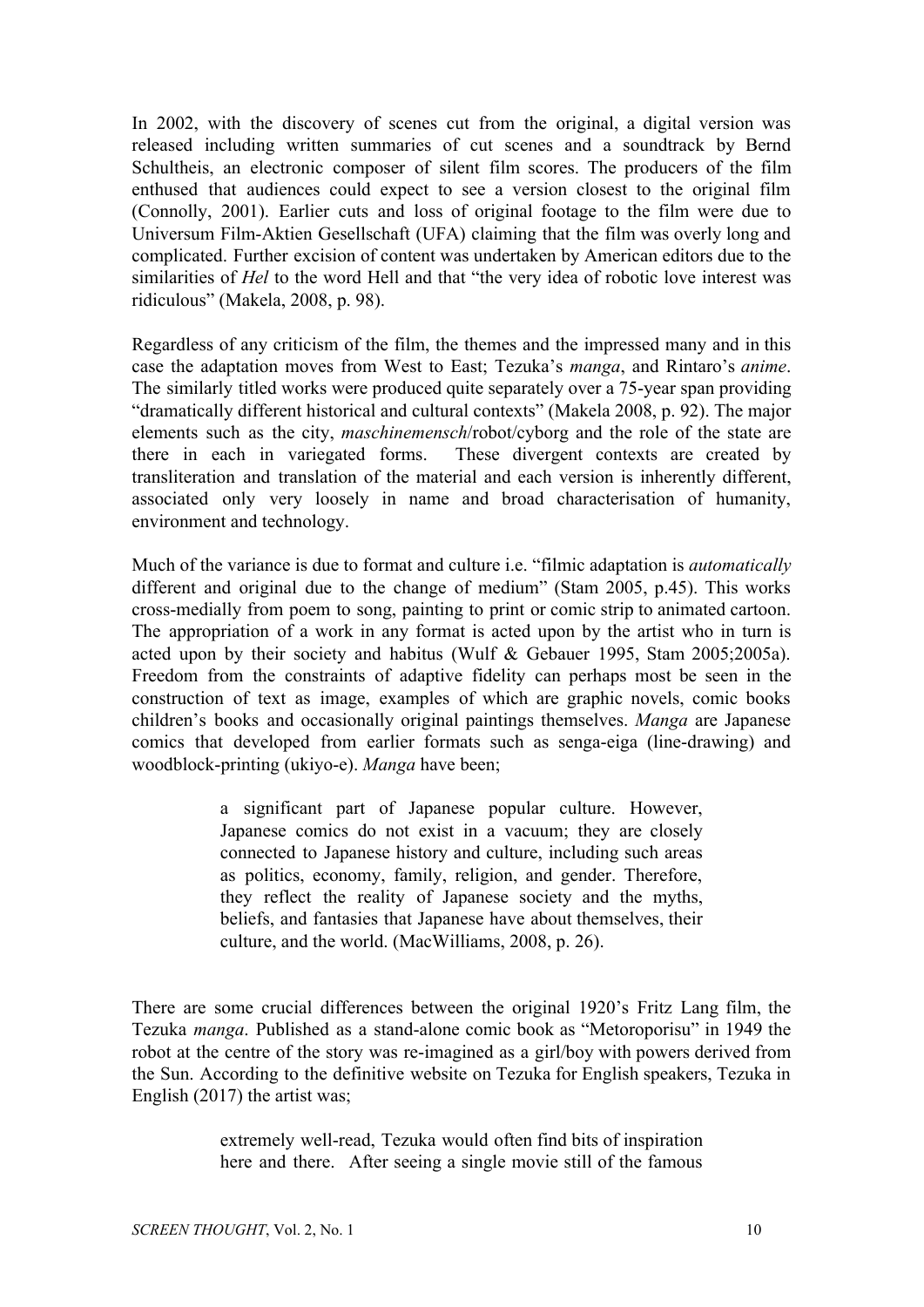pre-war German film, *Metropolis* (1927) – the scene where the female robot is activated – in the film industry magazine, Cinema Quarterly [Kinema Junpou], Tezuka was drawn to the concept of artificial life …he did also swipe the title, drawn to the imagery of "big time" American cities like Chicago or New York the word conjured in his young mind.

Tezuka and Lang were inspired by the climbing and horizontally spreading skyscrapers of American cities, vertiginous, monumental and stunning. The city-scapes of both the Film and the *Manga* have also been described as reactions to anxieties of societal collapse; the former due to Germany's frail position politically and economically between the wars and the latter based on "articulations of social and political tensions in the post-war era" (Bird, 2012, p. 43)

The *manga*'s abstruse narrative may seem to simply reflect a science fiction comic employed as entertainment however myth and deeper aspects story also reside here. The fact that there were similarities at all is surprising, given that Tezuka supposedly based his vision solely on the one still (p. 43). The story has the under-title, 'The Great City in the  $20<sup>th</sup>$  Century' and begins in the year 19XX with a scientific conference and as in Lang's film the *manga* concerns itself with the relationship of a robot to the city (Bird, 2012, p. 43). A master criminal, Duke Red, is intent in taking over the city with his army of robot henchman and fires a ray into the Sun creating cosmic radiation and chaos. A result of the cloud of radiation is the birth of Michi, a lab experiment of synthetic cells brought up as an ordinary child. Michi, however, can change gender, breathe underwater and fly. When Michi's secret is discovered he/she feels betrayed by humanity and leads a rebellion of Duke Red's robots (Bird, 2012; Makela, 2008; Tezuka in English, 2017).

Allusion to popular culture, history and traditional culture are littered throughout the *manga*; "*mitate* (metaphoric often humorous, and satirical) allusions" appear in the representation of Western figures (Makela, 2008, p. 103). References are made to the ambivalence of war time occupation i.e. the knowledge that American occupation meant an end to deprivation however also cohabiting with foreign forces that had been responsible for the country's devastation. The representation of 'other' in the Metropolis *manga* explicitly shows this tension in conflict "where the stakes are wisdom and folly, criminality and justice, violence and peace" (Bird, 2012, p.44). These themes could also be related to Lang's film where tension and conflict are not easily reconciled and where the rhetoric of a benevolent dictatorship as represented in the last scene between Gort, Joh and Freder, parallel the ambiguities in the person of Michi themselves.

The year 2001 saw the release of the *anime* version of *Metoroporisu* (2001). The screenplay was written by Katsuhiro Ôtomo and directed by Shigeyuki Hayashi, also known as Rintaro. The film borrows from the original art deco influence of Lang's film, including the iconic, monumental city-scape and Tezuka's distinctive art style in the realisation of the characters. The *anime* story incorporates some of the original *manga* characters themselves, specifically Duke Red albeit cast in a different role. The *anime* version has a 1920's, soundtrack, though it is set in the 1940's, again echoing the settings of both the *manga* and the original film.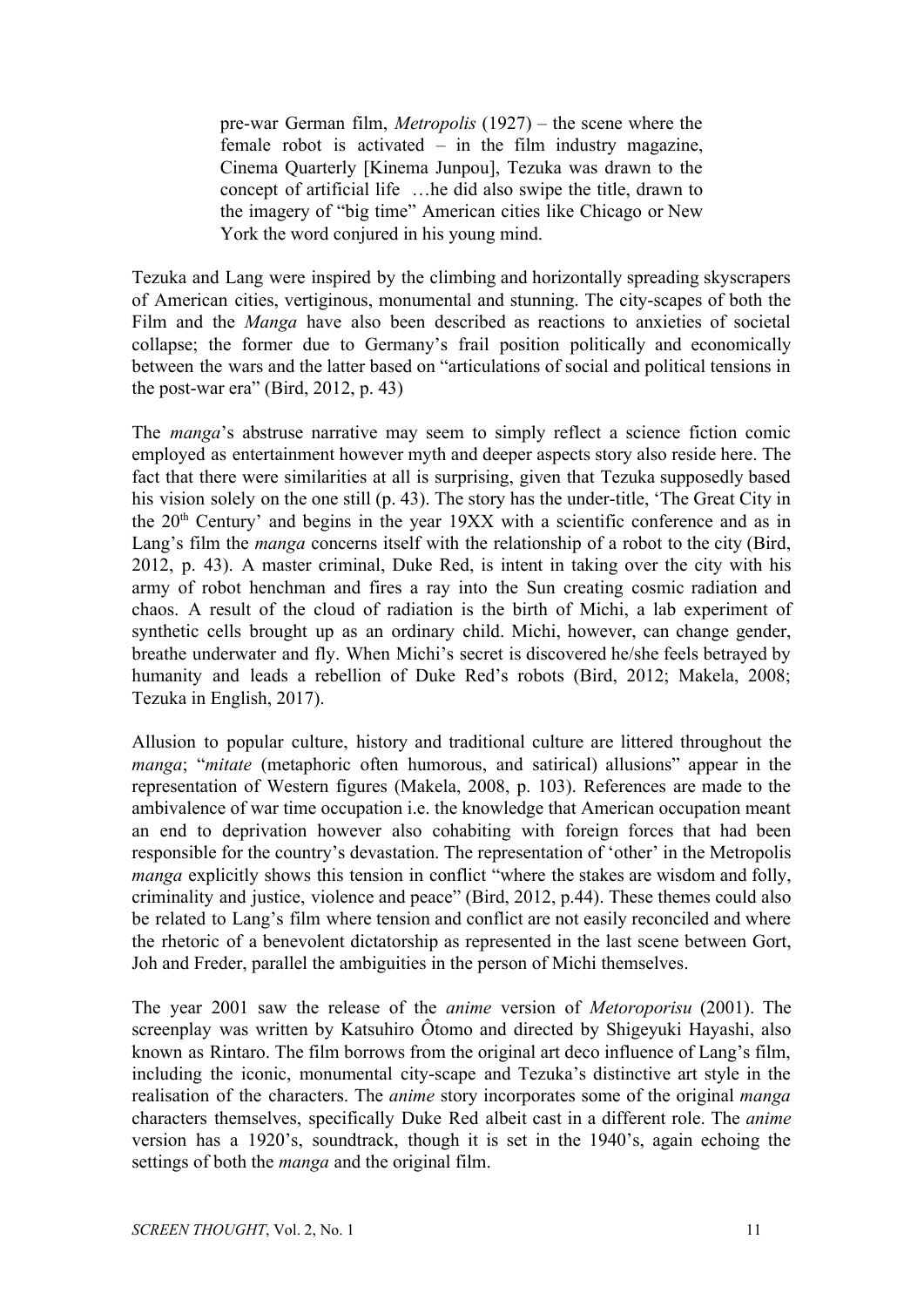There is an emphasis of establishing shots acting as they would in a *manga* i.e. preferencing the externality of the city's buildings to create a sense of the space that acts on the characters (Pusztai, 2015, p.148).

The storyline follows a detective and his nephew, Kenichi, as they enter the eponymous city on a case. A scientist, who is wanted for illegal trafficking of organs and for human rights abuses, is hiding in Metropolis. This same scientist has been employed by Duke Red, the city's dictator, to create a robot that will ultimately be used as a super-weapon. A mysterious, young woman Tima and Kenichi who befriends her after discovering her in the lab of the fugitive scientist, are unaware that she is in fact the robot commissioned by Duke Red. The pair become lost in the labyrinths beneath the city and while Kenichi's uncle searches for Kenichi, Duke Red searches for Tima. The climax is when Tima takes her position at the top of the Ziggurat, only to sabotage Duke Red's plan destroying the city in the process.

Technology and speculative future are two of the biggest draws in film in the  $21<sup>st</sup>$ Century; 'Cyberpunk' and 'Steampunk' continue to be both an aesthetic and thematic concern in the *anime* industry and Hollywood (Bellette, 2017; Sunden, 2013; Komel, 2016; Birmingham, 2014). These two representational themes blend the anachronistic and the futuristic and reflect our times in which conflict rages around how to preserve and restore aspects of our existence while pushing out with technology into both time and space. Across all three versions these ideas are prevalent, bringing an important commonality to diverse projections.

## **CONCLUSION**

In exploring the ideas of narrative and myth in the examples provided in this paper, we can see culture and format as an influence across intertextual and intermedial versions. Across all the film and text versions mentioned and analysed in this study, science fiction and fantasy adapt and interprets older tropes of longing, questioning, making sense of the unexplained and in turn, provide some elucidation. Predominant cultural views still shape how stories are presented to an audience who in turn will bring their own readings and understandings to the content. At the same time dominant paradigms of what narrative is have become a contested space where some are concerned that there is only so much story to go around.

In an era where we are questioning what it means to be human in a digital world and our place in national cultures are being challenged, our imaginings and reimagining's may yet give us ease and viability as a species. In the films it is the monsters or figures who are 'Other', who are most reflective of our civilisations; Hel/Maria, Tima, Michi and the Major represent a spectrum of humanity driving the stories by their actions and traits; destructive or innocent, dangerous or loyal, naïve or knowing, pensive or dynamic. Our materiality and our complex relationship to the notion of spirit, be it religious or apocryphal, continue to be examined through the lens of story.

The concerns of the  $20<sup>th</sup>$  and  $21<sup>st</sup>$  centuries are playing out across screens as we speculate on what is possible in branching futures in which technology, science, the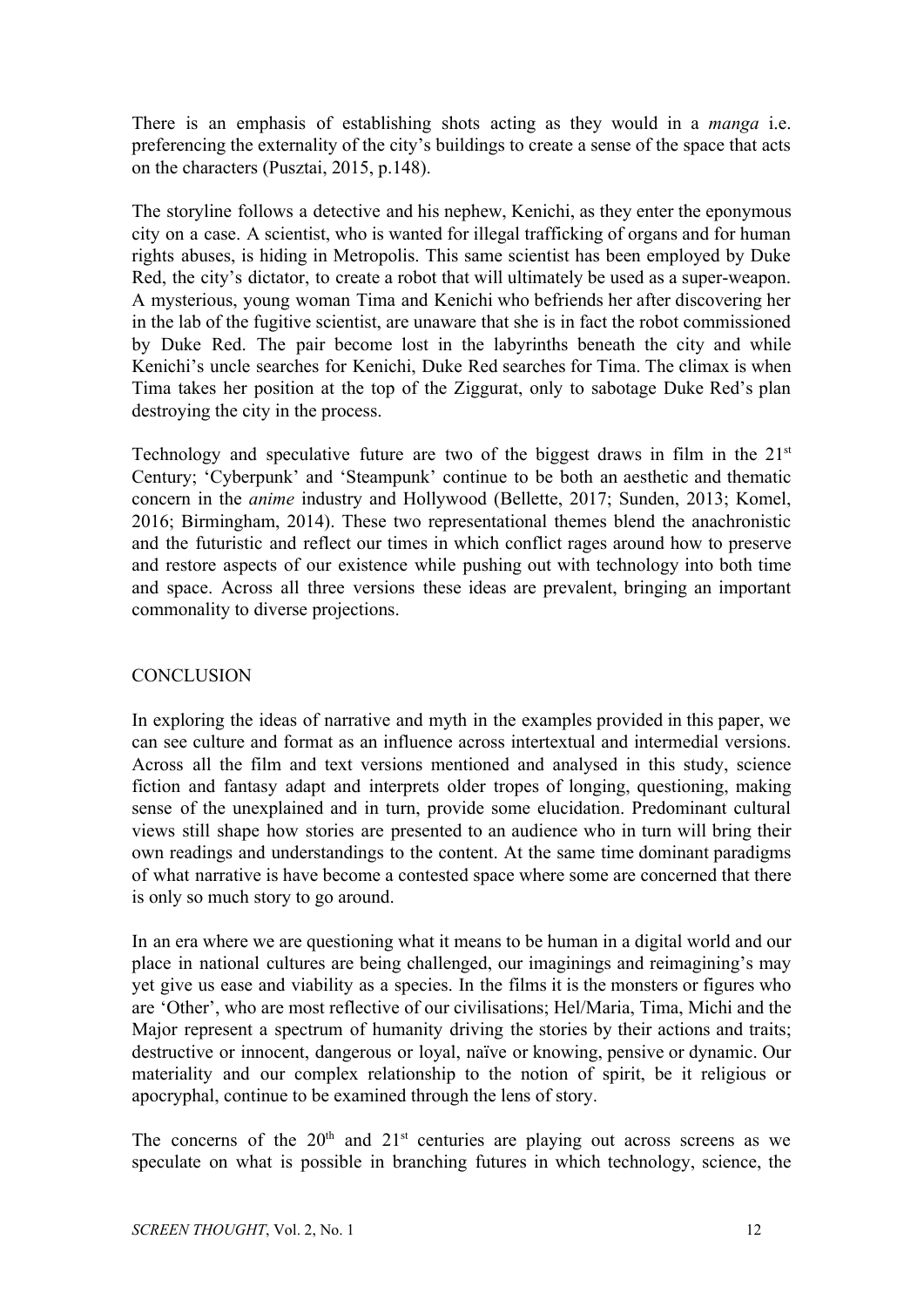economy and globalism are the matter we are considering. Possibly our turning to fantasy, fairy tales and other fictions through film are our ways of making sense of or exploring how humanity will be situated in uncertain times. Or perhaps it is more accurate to say that storytelling will always be at the heart of our humanity in that it is an essential format for making sense of our past, present and future.

By engaging in the long-standing tradition of adaptation and interpretation we may be learning about the 'Other' or simply trying to pass the time. In returning to origin myths and storytelling of our own and other cultures, perhaps we are attempting to build a better future, by showing what is dystopian while also reflecting the ideas of survival and rebirth. Arguments for all possible futures certainly exist and by creation through adaptation we learn. Whether the adaptation is deemed valid based on critical or aesthetic criteria or falls short of our longings and expectations the hybrids that are produced are still more than the sum of their parts. Failure is to be valued as much as success as long as we are willing to be a part of the continuing tale.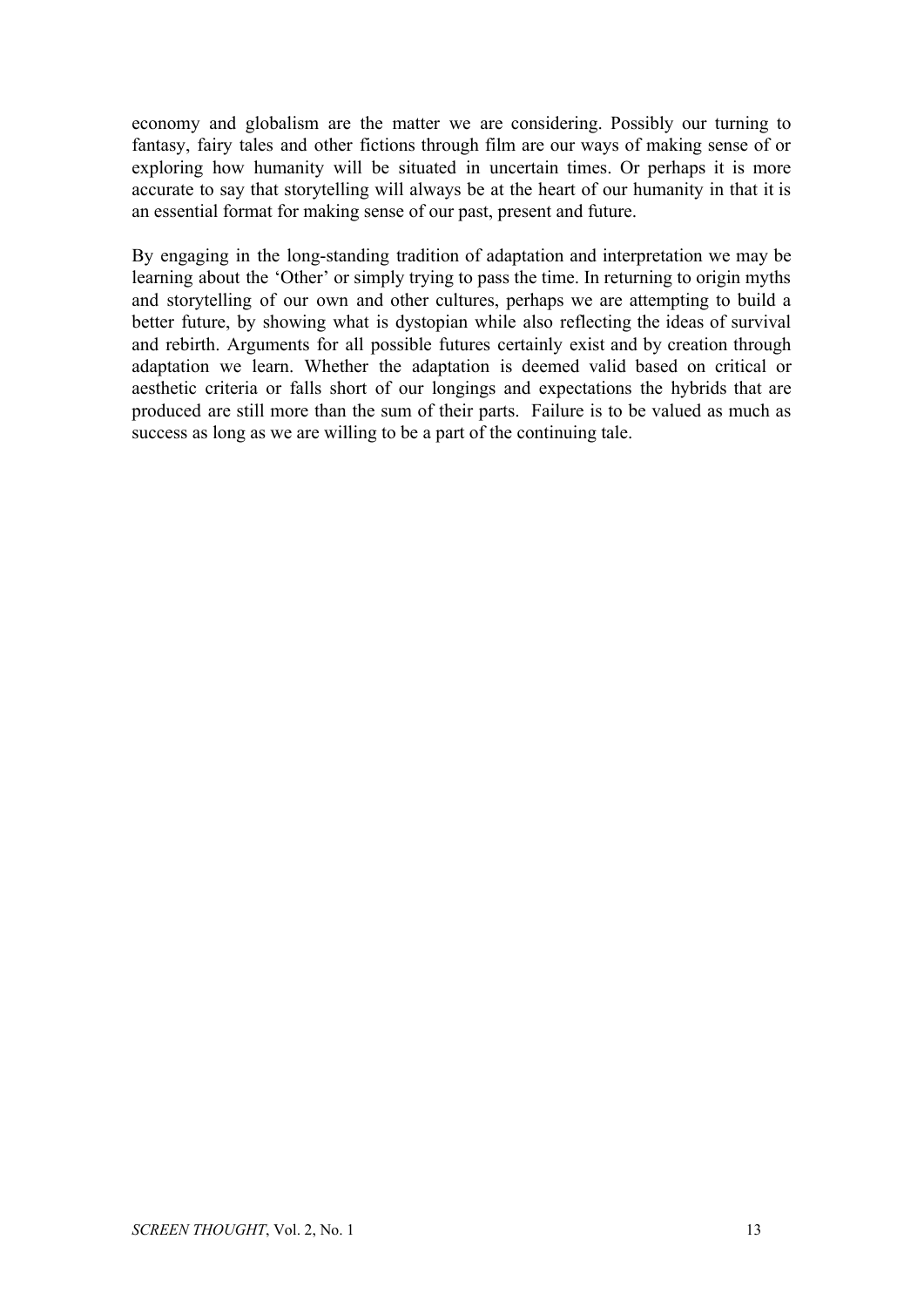## **REFERENCES**

Ahsan, S., 2017, Scarlett Johansson opens up over white-washing. National Post, p.B.3.

Ellis, B., 2017, Japanese Mythology in Film: A Semiotic Approach to Reading Japanese Film and Anime (Book Review), *Journal of American Folklore*, 130(516), pp.236–238.

Ashcraft, B. 2015. The Attack on Titan Movie: The Kotaku Review, *Kotaku*, 6 August 2015, accessed 7 November 2017. <https://www.kotaku.com.au/2015/08/the-attack-on-titan-move-thekotaku-review/>

Bellette, K., 2017, The Legacy of Ghost in the Shell: Reviewing the spectres of an essential Cyberpunk, *Madman Entertainment,* 5 April 2017, accessed 11 November 2017

<https://www.theguardian.com/film/2001/feb/10/books.guardianreview>

Birmingham, E., 2014, Antimodernism as the rhetoric of steampunk anime: Fullmetal alchemist, technological anxieties, and controlling the machine. *In Clockwork Rhetoric: The Language and Style of Steampunk*. University Press of Mississippi, pp. 61–79.

Bledsloe, V., 2013, Cross-Cultural Adaptation by Medieval Travelers along the Silk Road:

Concepts of Understanding, in Lawrence Raw (ed). *The Silk Road of Adaptation: Transformations across disciplines and Cultures,* pp. 26 – 34

Bradshaw, N., 2016, *Trading Places*, British Film Institute, London.

Caine, E., 2016, "Ghost in the Shell" White-Washing Controversy: In the Race for Profit, Hollywood Sacrifices Ethnic Authenticity, *University Wire*, pp. University Wire, Dec 1, 2016.

Cavallaro, D., 2010, *Anime and the Art of Adaptation Eight Famous Works from Page to Screen*, Jefferson: McFarland & Company, Inc., Publishers.

Cavallaro, D., 2011, *The Fairy Tale and Anime Traditional Themes, Images and Symbols at Play on Screen*, Jefferson: McFarland & Company, Inc., Publishers.

Chitwood, A., 2017, 'Taika Waititi in Talks to Direct 'Akira' for Warner Bros.', *Collider*, October 11, accessed 7 November 2017. <http://collider.com/akira-remake-taika-waititi/#images>

Clarke, D.B.B., 2015, Metropolis, blood and soil: the heart of a heartless world. *GeoJournal*, pp. GeoJournal, 6 June 2015.

Colin, R., 2017, Tokyo Film Festival – Fullmetal Alchemist, review: a live-action remake that squanders its anime origins, *The Telegraph*, October 30, accessed 7 November 2017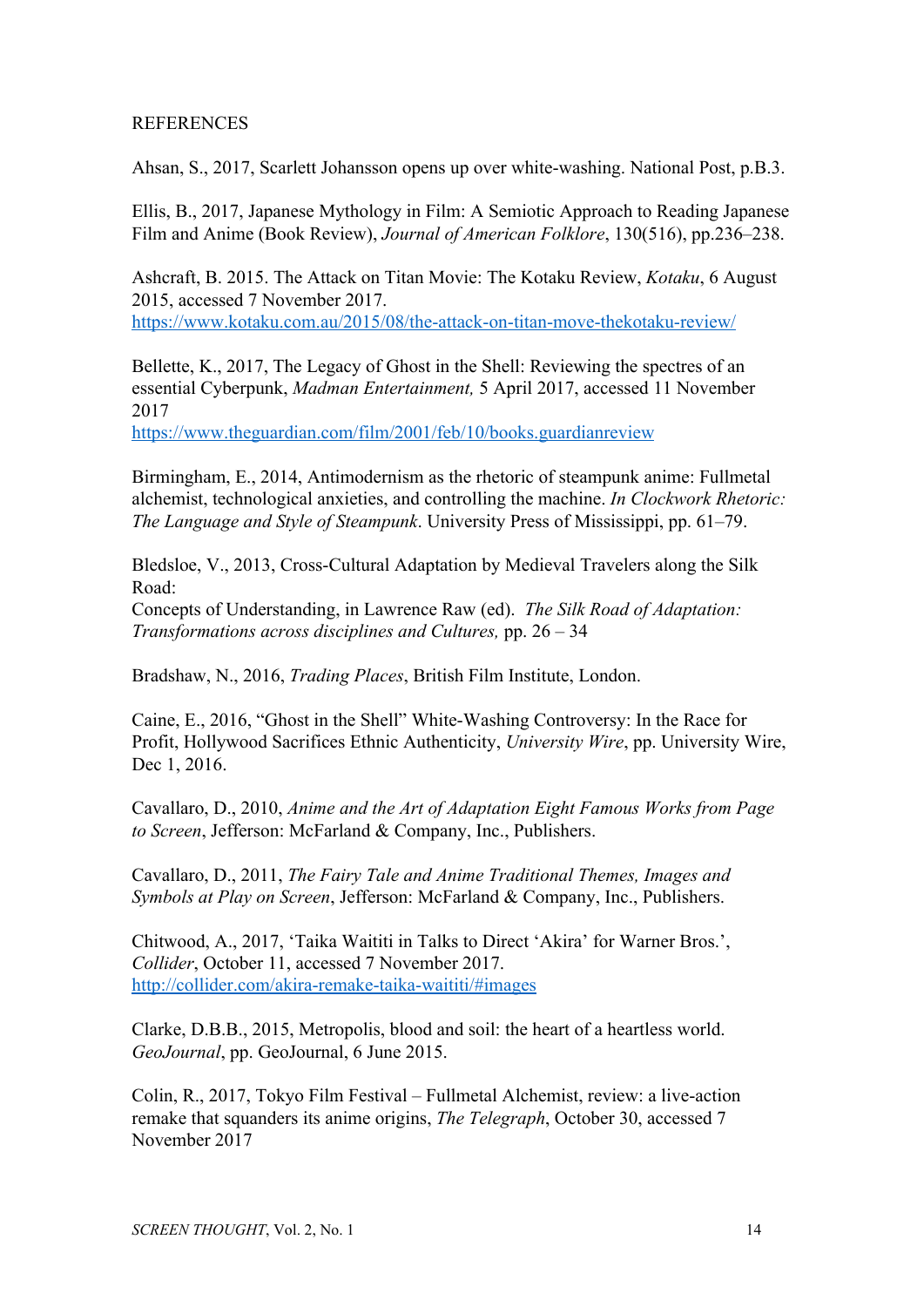[http://www.telegraph.co.uk/films/0/fullmetal-alchemist-review-live-action-remake-squa](http://www.telegraph.co.uk/films/0/fullmetal-alchemist-review-live-action-remake-squanders-anime/) [nders-anime/](http://www.telegraph.co.uk/films/0/fullmetal-alchemist-review-live-action-remake-squanders-anime/)

Connolly, K., 2001, Murder and Metropolis, *theguardian*, 10 February, accessed 11 November 2017 <https://www.theguardian.com/film/2001/feb/10/books.guardianreview>

Davis, N., 2016*, Manga and Anime go to Hollywood*, New York, NY: Bloomsbury Academic, an imprint of Bloomsbury Publishing Inc.

Encyclopædia Britannica, inc., 2016, Moloch, *Encyclopædia Britannica*, February 26, accessed 13 November 2017 <https://www.britannica.com/topic/Moloch-ancient-god>

Gebauer, G. & Wulf, C., 1995, *Mimesis: culture, art, society*, Berkeley: University of California Press.

Gerstle, C.A., 2003, bunraku, *The Oxford Encyclopedia of Theatre and Performance*, pp. The Oxford Encyclopedia of Theatre and Performance.

Giardina, C., 2014, A cuddly robot? It's no fantasy: Disney animators found inspiration for *Big Hero 6'*s huggable Baymax at Carnegie Mellon's robotics lab, *Hollywood Reporter*, 420(39), p.109.

Huyssen, A., 1981. The Vamp and the Machine: Technology and Sexuality in Fritz Lang's Metropolis. *New German critique*: NGC., 24(24/25), p.237.

Ince, D., 2013, anime, *A Dictionary of the Internet*, pp. A Dictionary of the Internet.

Jiji Press, 2017, "Kimi no na wa" to be remade into hollywood live-action movie, Sep 28, *Jiji Press English News Service*

Jolin, D, 2011, July 28, 2017 2:45pm. Miyazaki On Miyazaki: The Animation Genius on His Movies Empire, accessed 11 November <https://www.empireonline.com/movies/features/hayao-miyazaki/>

Komel, M., 2016. The Ghost outside its Shell: Revisiting the Philosophy of Ghost in the Shell. Teorija in Praksa, 53(4), pp.920–928,1023.

Lamble, R. & Brew, S., 2017, Akira remake: Taika Waititi would cast "Asian teenagers", *Den of Geek*, October 13, accessed 7 November 2017 [http://www.denofgeek.com/uk/movies/akira/52039/akira-remake-taika-waititi-would-ca](http://www.denofgeek.com/uk/movies/akira/52039/akira-remake-taika-waititi-would-cast-asian-teenagers) [st-asian-teenagers](http://www.denofgeek.com/uk/movies/akira/52039/akira-remake-taika-waititi-would-cast-asian-teenagers)

Leitch, T.M., 2007, Film adaptation and its discontents: from Gone with the wind to The passion of the Christ, Baltimore, Md.; London: Johns Hopkins University Press.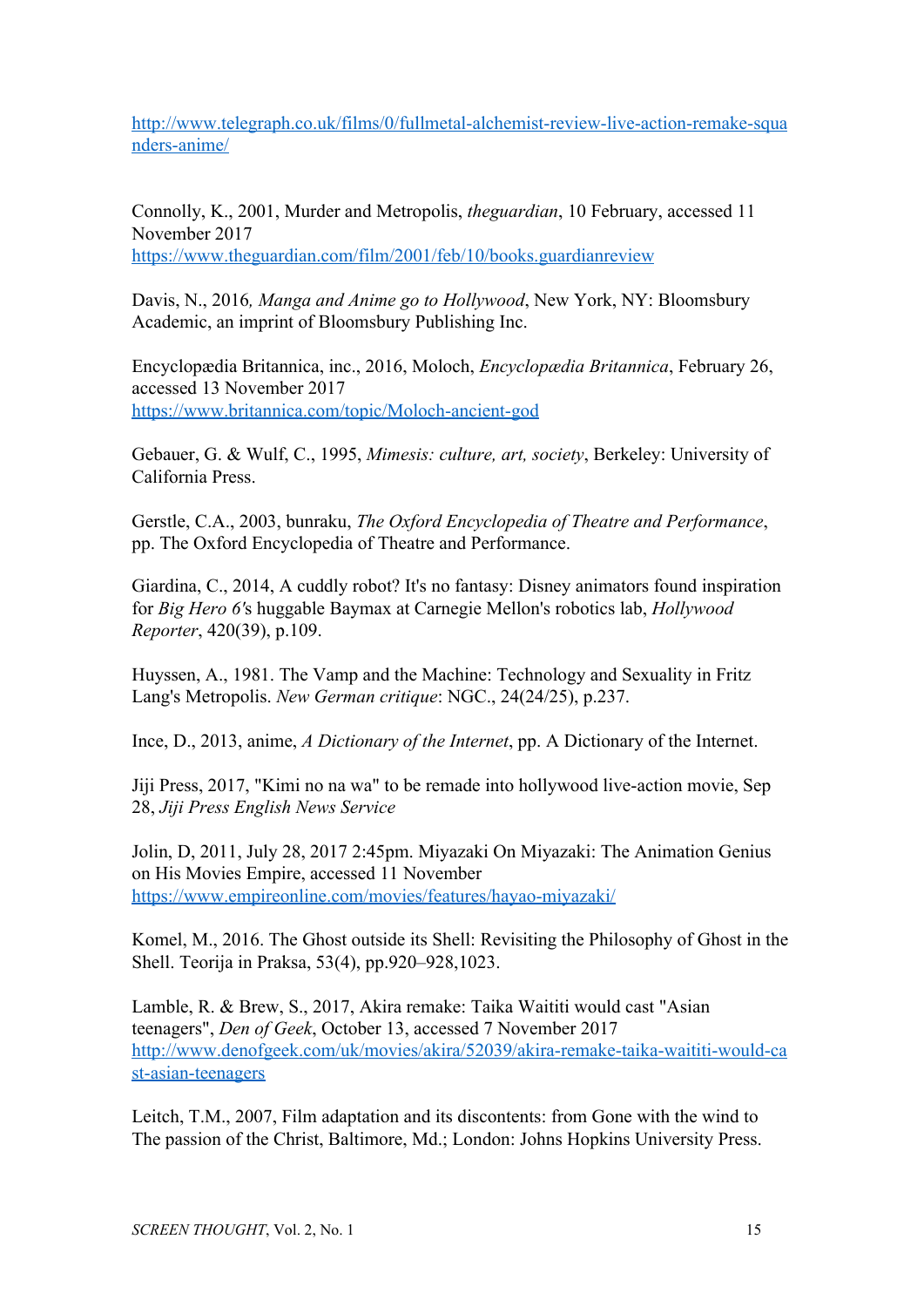MacWilliams, M., 2017, Japanese Mythology in Film: A Semiotic Approach to Reading Japanese Film and Anime by Yoshiko Okuyama, *The Journal of Japanese Studies*, 43(1), pp.205–210.

MacWilliams, M.W., 2008, *Japanese Visual Culture: Explorations in the World of Manga and Anime*, Armonk: M.E. Sharpe, Inc.

Marston, G, 2017, November 3, 2017 12:08pm WAITITI's AKIRA Would Adapt Entire Manga - Not a 'Shot For Shot Remake' *Newsrama*, accessed 4 November 2017 [https://www.newsarama.com/37218-waititi-s-akira-would-adapt-entire-manga-not-a-sho](https://www.newsarama.com/37218-waititi-s-akira-would-adapt-entire-manga-not-a-shot-for-shot-remake.html) [t-for-shot-remake.html](https://www.newsarama.com/37218-waititi-s-akira-would-adapt-entire-manga-not-a-shot-for-shot-remake.html)

Minden, M. & Bachmann, H., 2002, *Fritz Lang's Metropolis: Cinematic Visions of Technology and Fear*. Columbia, South Carolina: Camden House Publishing

Miyao, D., 2016, The Hand of Buddha: Madame Butterfly and the Yellow Peril in Fritz Lang's Harakiri (1919), *Quarterly Review of Film and Video*, 33(8), pp.707–721.

Napier, S. 1996, Panic Site: The Japanese imagination of Disaster, from Gojira to Akira, in Treat, J.W. (ed). *Contemporary Japan and Popular Culture*. Richmond: Curzon.

Ong, T., 2017, 'J.J. Abrams to turn acclaimed sci-fi anime *Your Name* into a live action film 20: An adventure through space and time', *The Verge*, 28 September, accessed 10 October 2017

[https://www.theverge.com/2017/9/28/16378002/j-j-abrams-anime-your-name-live-actio](https://www.theverge.com/2017/9/28/16378002/j-j-abrams-anime-your-name-live-action-film-paramount) [n-film-paramount](https://www.theverge.com/2017/9/28/16378002/j-j-abrams-anime-your-name-live-action-film-paramount)

Pieces of work, 2014, *Kiki's Delivery Service (2014) - Live Action - Japanese Movie Review*, video recording, YouTube, viewed 4 November 2017, <https://www.youtube.com/watch?v=XNQVe4qgtx8>

Oxford Living Dictionaries, 2017, manga, *Oxford Living Dictionaries,* accessed 4 November <https://en.oxforddictionaries.com/definition/manga>

Permanent Delegation of Japan to UNESCO, 2013, The Secret of Sharing in Bunraku Theatre: the puppet's inner life, the Shamisen, the Tayu, accessed 11 November 2017 [http://www.unesco.emb-japan.go.jp/htm/focus\\_documents\\_sharing.htm](http://www.unesco.emb-japan.go.jp/htm/focus_documents_sharing.htm)

Pusztai Beáta, 2015. Adapting the Medium: Dynamics of Intermedial Adaptation in Contemporary Japanese Popular Visual Culture, *Acta Universitatis Sapientiae: Film and Media Studies*, 10(1), pp.141–152.

Raw, L., 2013, *The Silk Road of Adaptation: Transformations across disciplines and Cultures*, Cambridge Scholars: Newcastle Upon Tyne